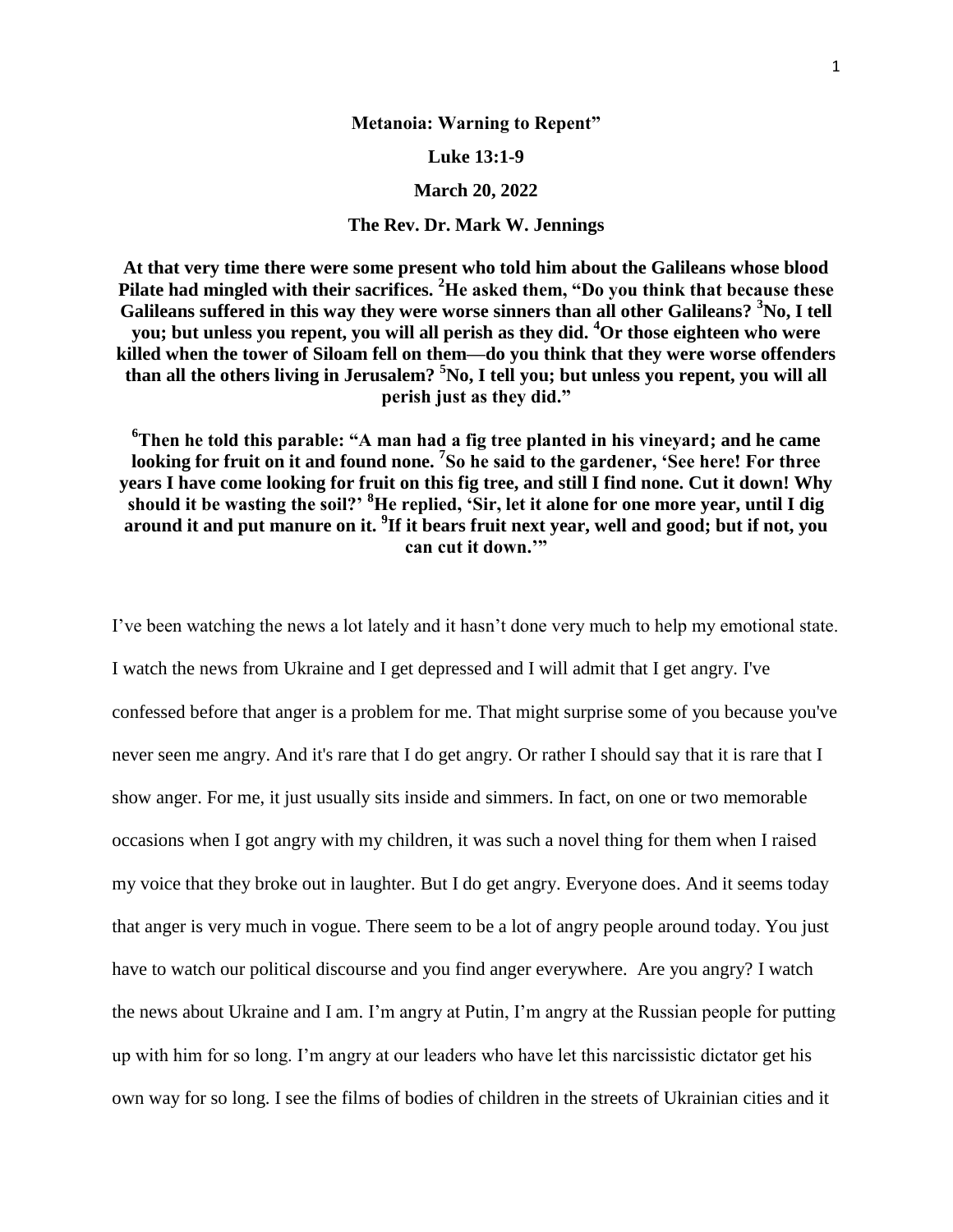makes me angry. It's the Putin's fault, it's NATO's fault, it's the Democrat's fault, it's Trump's fault, it's the fault of the congress, it's the fault of all of us. I'm angry because we all haven't been strong enough so it's all our fault. So now I'm just indiscriminately angry when it comes to things like this.

But let's be clear. It's not a bad thing to be angry. Anger is an emotion, and as such I think it is morally neutral. It's not bad to be angry, it's not necessarily good either. Anger unleashes energy that helps us change things. But what do you do when you are angry? Are you a yeller? Do you raise your voice? Or do you sit and seethe? Do you plot revenge? Those may change things, but does that anger change in constructive ways, or is it destructive? Does it tear things down or transform them into something new? What do you do when you get angry with those you love? Many of you know that today is the birthday of Fred Rogers, Presbyterian minister and creator of Mr. Rogers' Neighborhood. In one of my favorite moments from that show, Mr. Rogers sings, "What do you do with the Mad that you Feel?" He reminds us that when we are angry we have to remember that for our anger to be useful we need to control it so that we can be heard. If we are just yelling and attacking, no one's going to hear us. And what's even harder when we are angry is to stop and listen, to hear others, to gather information and maybe even change what we're planning on doing with our anger. And hardest of all is to stop ourselves from hurting other in our anger. We've been hurt and so often our response is to strike back.

In today's lesson from Luke some people come up to Jesus and tell him about an atrocity that has happened in Jerusalem. Although we don't have any other accounts of this event, it seems that some Galileans were in Jerusalem presenting their sacrifices in the temple and some sort of dispute arose between them and the Roman authorities. Was it over taxes? Was it over the presence of Rome in that holy place? We have no idea, but we know that Roman soldiers killed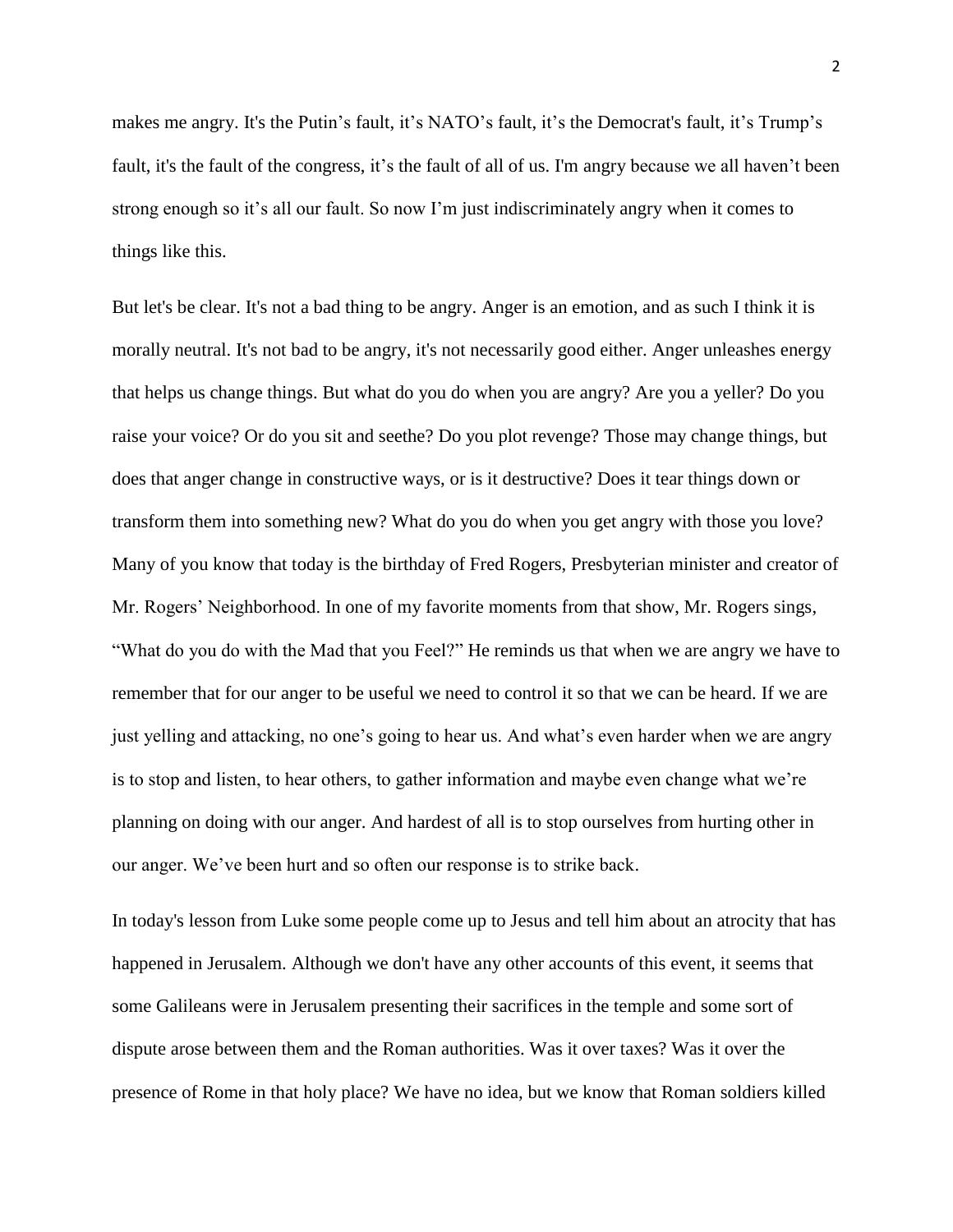some of the Galileans there in the temple. People were angry. That caused the fight in the first place and now people were angry over the sacrilege of violence in the Temple. Some people think that religious people shouldn't get angry, but people of faith are human just like everyone else and so they get angry. The people that came up to Jesus were obviously angry about what had happened. Jesus himself gets angry at times, we only have to look at the time he threw the money changers out of the Temple to see an example of that.

People of faith can get angry, but it is not faith that makes them angry. I'm reminded of Karen Armstrong's book called "Fields of Blood" in which she talks about the prevalence of religious bloodshed, people killed in the name of God. One of the common myths she debunks is one that we still often hear, that religion is the cause of more wars and death through the centuries than anything else. That's just not true. One need only look at the 20th century, by far the most violent in human history and the millions killed through those years died because of economics or military expansion or political power but few because of religious faith. But people of faith can get angry. But what happens then? Jesus tells the story of the man whose tree does not bear fruit and so in anger he orders the gardener to cut it down. But the gardener has a different plan. He might be angry too, but his anger causes him to nurture that tree even more. Anger should give us energy to change things. But does it do that, or just give us energy to destroy? The Rev. Amy Butler at Riverside Church in New York suggest that there are really two kinds of anger: the kind that is the fruit of our own egos, and the other kind, that is focused outward, on the injustice of the world. In a sermon, she said, "Either our instinctual response to threat is all about us—who we are, what we want, what we need—or it becomes about something bigger than ourselves."

 $\overline{\phantom{a}}$ 

<sup>1</sup> Quoted in "Year of the Angry Voter," Jennifer Finney Boylan. *New York Times, Feb. 11, 2016.*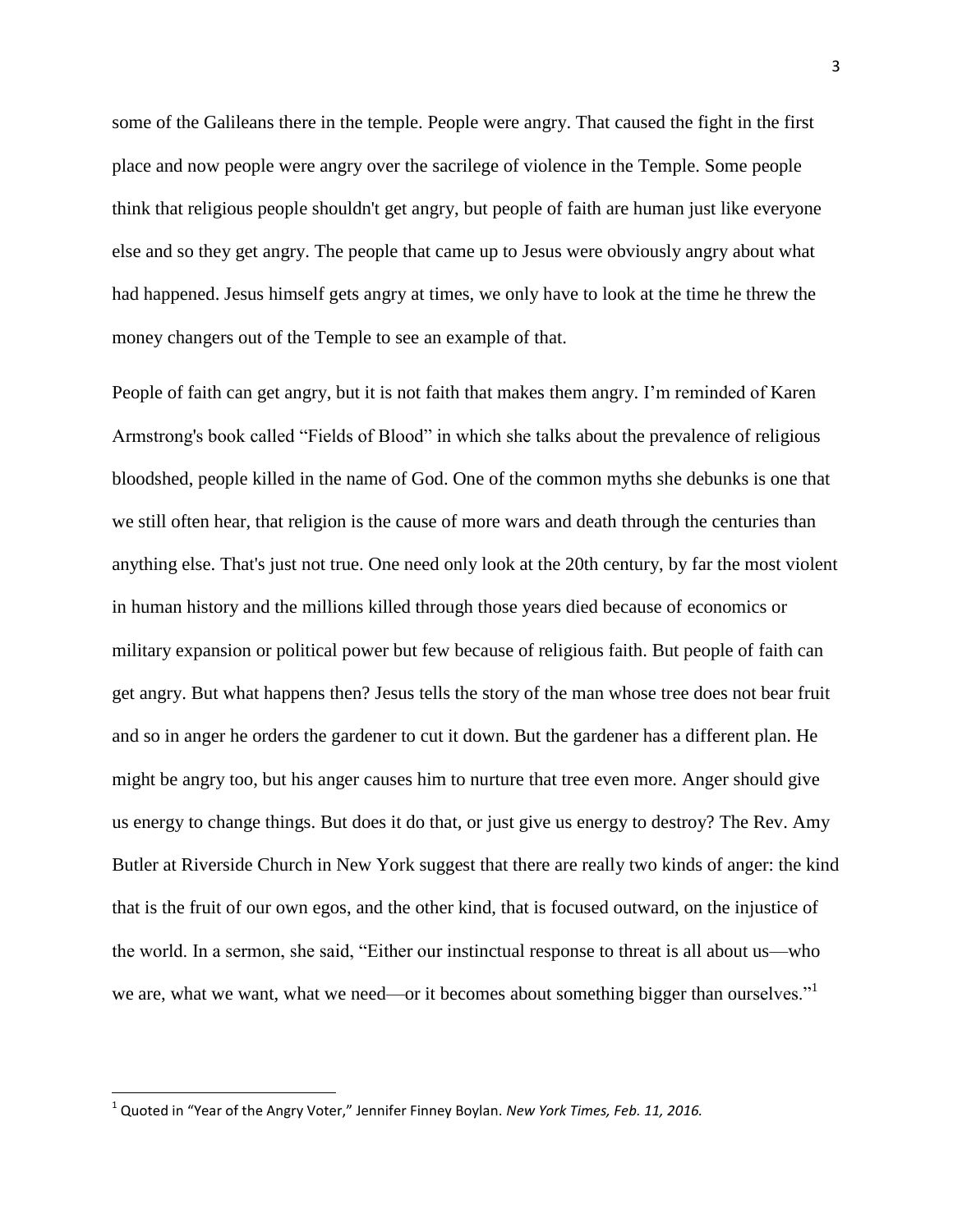That's what I try to think about when I get angry. Am I angry because I'm not getting what I want? Or am I angry because the poor of the world are being ignored? Am I angry because I feel unsafe? Or am I angry because children in Kyiv are unsafe and everyone deserves security? We are careful with anger because anger can turn to wrath and we remember that wrath is one of the seven deadly sins. When anger turns to wrath, the desire for change turns into a desire for vengeance. Anger is God's way of inspiring us to turn a fallen world into something new, with righteousness as the result. But Wrath turns inward and serves only the self. I want vengeance because it will make me feel better. Wrath is self-centered and uncaring, it wants what it wants and it doesn't care who gets hurt. That is why wrath is one of the seven deadly sins, because it can lead easily to wounding another, physically or emotionally, with fist or with words. Wrath leads to murder, destruction, and war. Speak what we will of the "wrath of God," this is not what God wants. When we get involved in political discourse, or when the news upsets us, or when we are looking for whose fault something is because we are angry at the way things are, we would do well to ask if that anger is self-centered or other centered. Are we angry because we are not getting what we want? Or are we angry because we want the world to change for the benefit of all?

You remember the old Hebrew story about how Abraham was sitting outside his tent one evening when he saw an old man, weary from age and a long journey, coming toward him. Because hospitality to the stranger is one of the highest virtues in Semitic culture, Abraham rushed out, greeted him and then invited him into his tent. There he washed the old man's feet and gave him food and drink. The old man immediately began eating without saying any kind of prayer or blessing. So Abraham asked him, "Don't you worship God?" The old traveler replied, "I worship only fire, and reverence no other god." When Abraham heard this, he became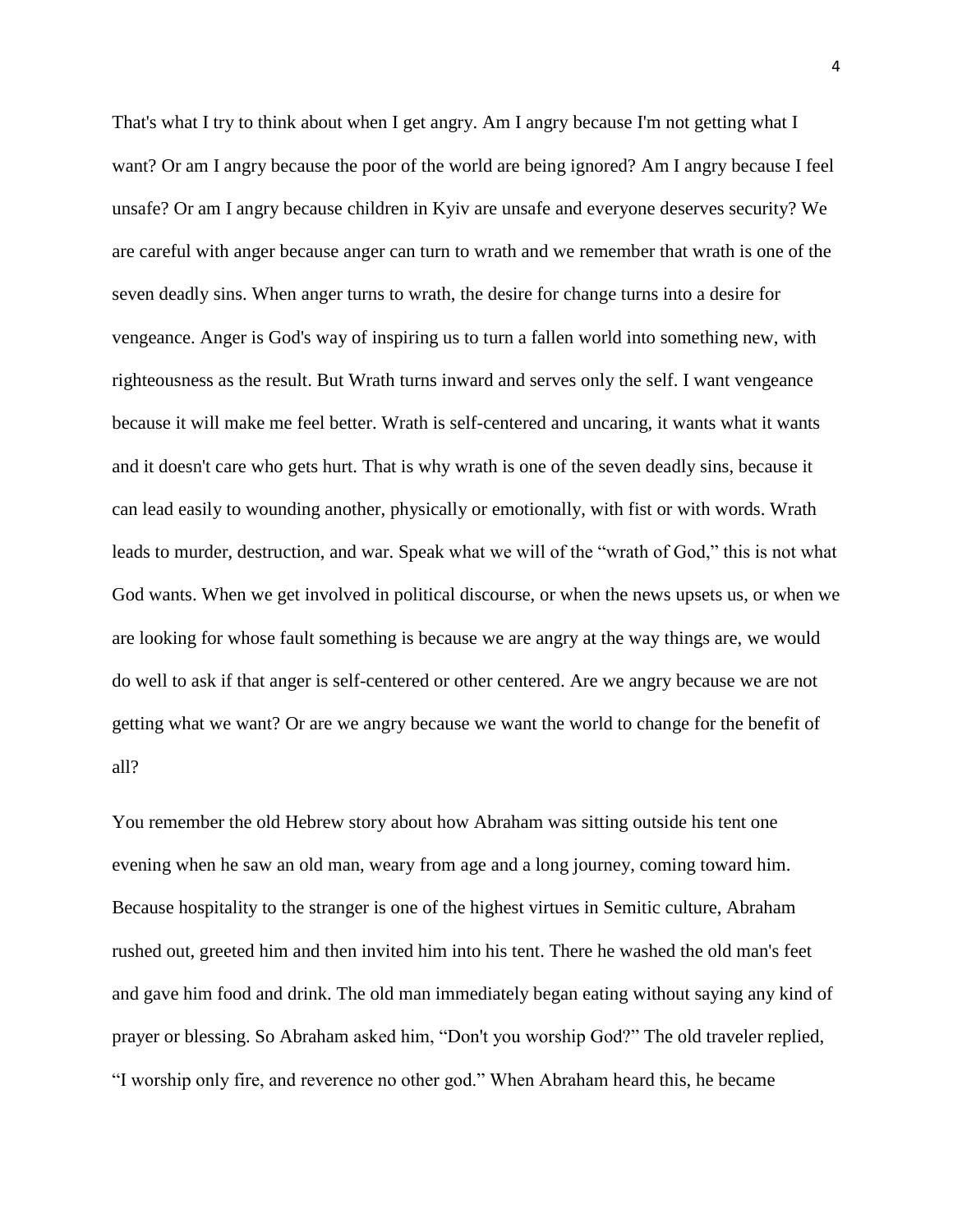incensed, grabbed the old man by his shoulders, and threw him out of his tent into the cold night air. When the old man had left, God called to his friend Abraham and asked where the stranger was. Abraham replied, "I threw him out because he did not worship you." God answered, "I have suffered him these eighty years although he dishonors me. Could you not endure him one night?" Jesus calls us to be like the gardener. When we are angry or frustrated, not to cut things down, not to throw them away, not to turn on each other, but to nurture. Is that what we do when we get angry with those we love? Do we tear them down, like cutting down a tree? Do we toss them out, desert them, abandon them because they have angered or hurt us or because we disagree? Or do we nurture them, inspire change, talk with them, walk with them through the problem, even though we may be on different sides? How do we handle it when we disagree with someone at church? What if someone here hurts you or makes you angry? Do we talk with those we differ from, or do we find those who agree with us so we can have someone on our side? Part of the challenge of being in a community of faith is the challenge of holy relationships. We are connected to one another, we all have been adopted into the same family, we are part of one another. Cutting one another off is like cutting down the tree in the garden. Fruitful relationships come through nurture and love, even when we disagree. This is not the way the world works, is it? We're not supposed to be in holy relationship with people we disagree with, who make us angry, who do things that hurt us. We're all supposed to retreat to our own sides, Democrat, Republican, liberal, conservative, pro-this, anti-that, Christian, Muslim, Buddhist, Jew, Hindu political divisions, divisions of class, or skin color or religion—let's just associate with people who are like us. But God tells us different. "For my thoughts are not your thoughts, nor are your ways my ways, says the Lord. For as the heavens are higher than the earth, so are my ways higher than your ways and my thoughts than your thoughts," says the Lord through the prophet.